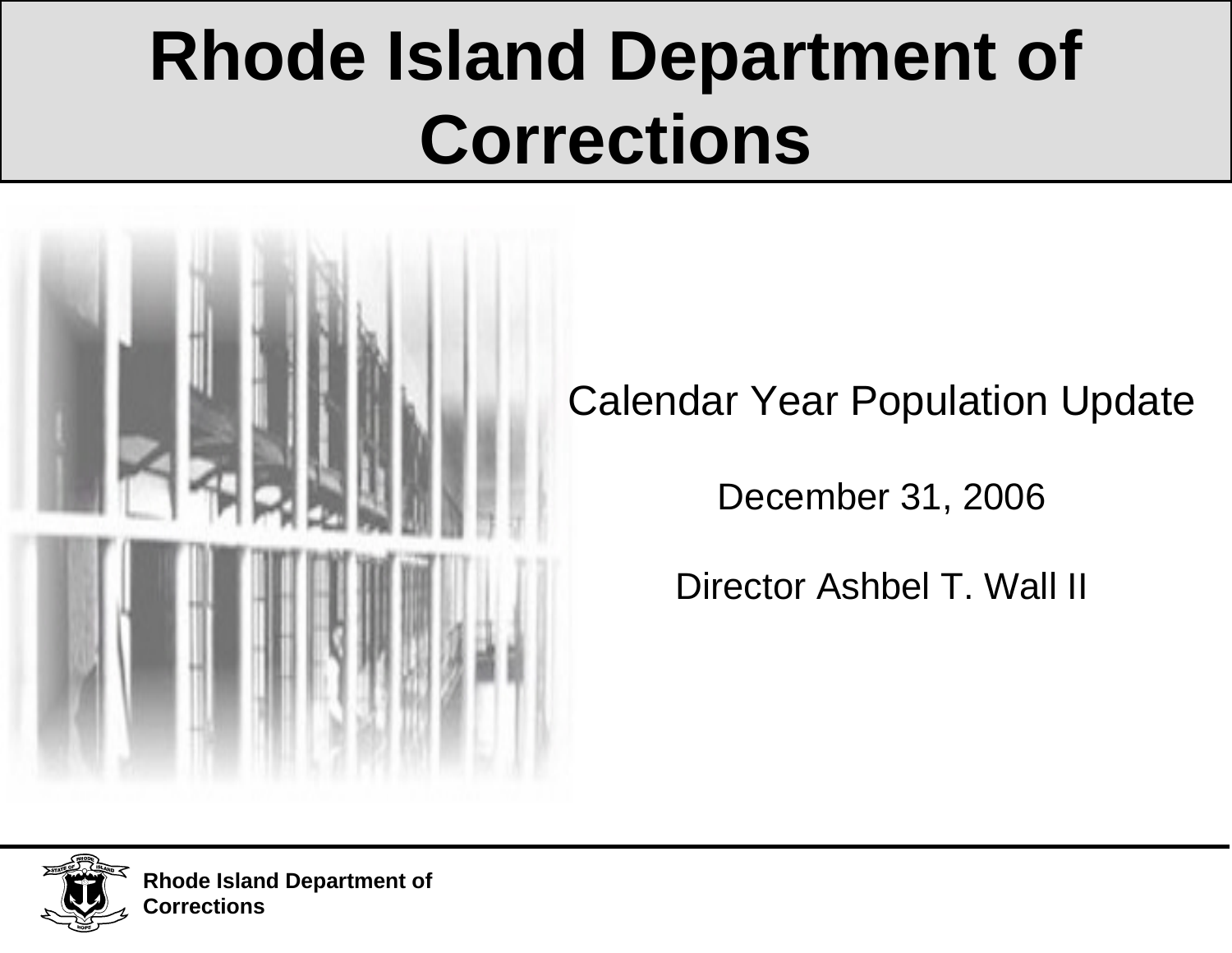

### **Average Total Population CY 1992 to CY 2006**

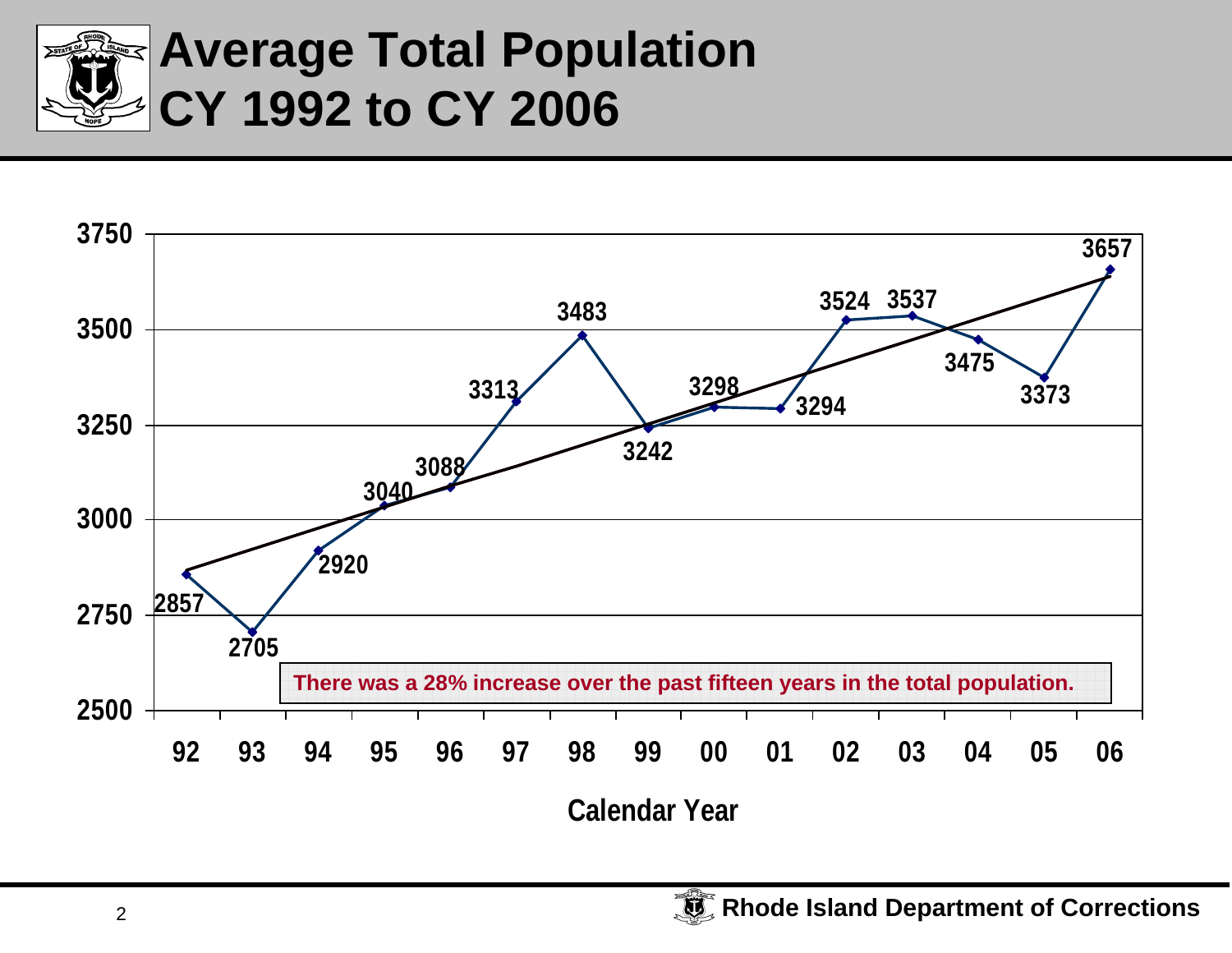

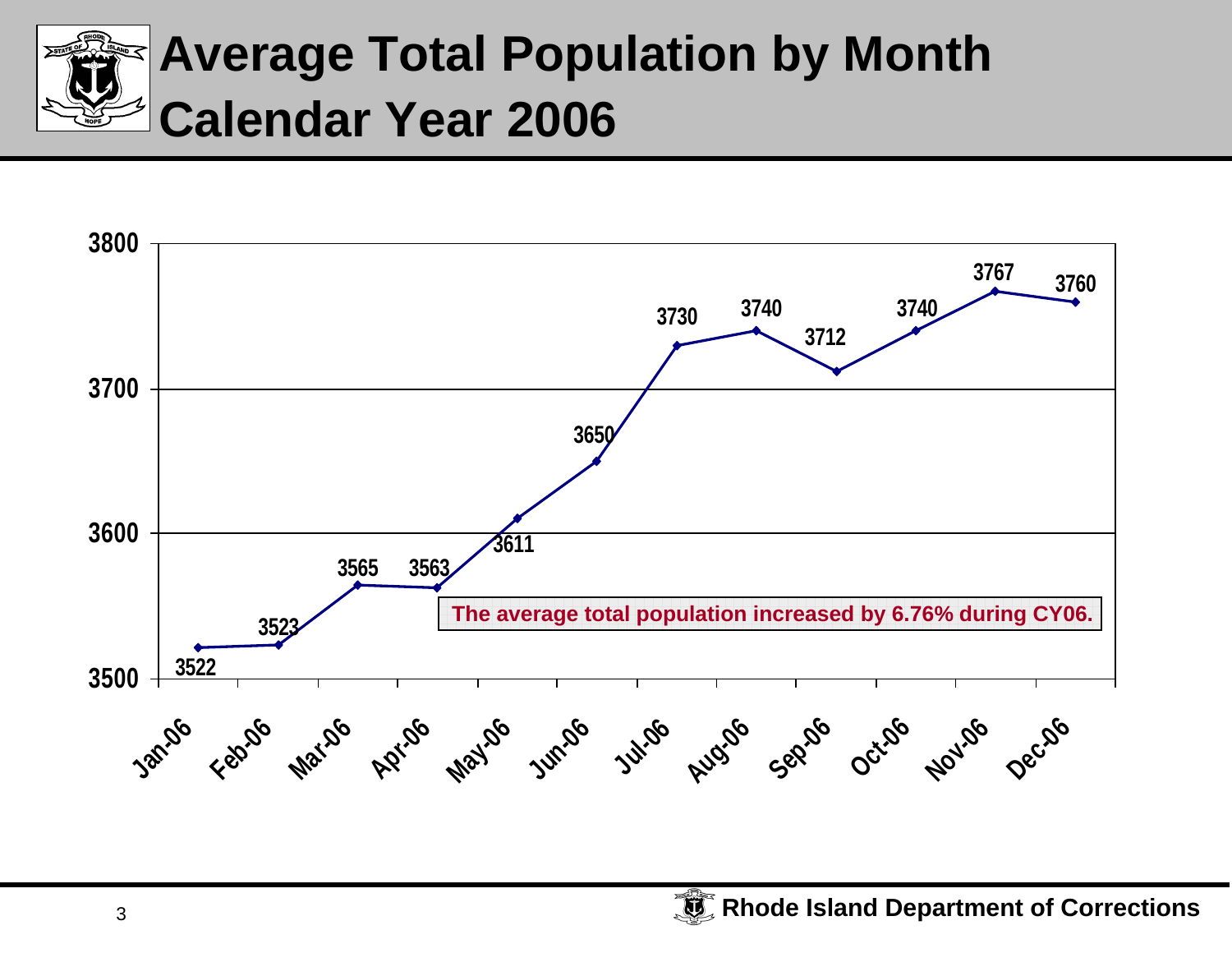

#### **Population Trends During CY 2006 Sentenced & Awaiting Trial, Civil Purge & Detainees**

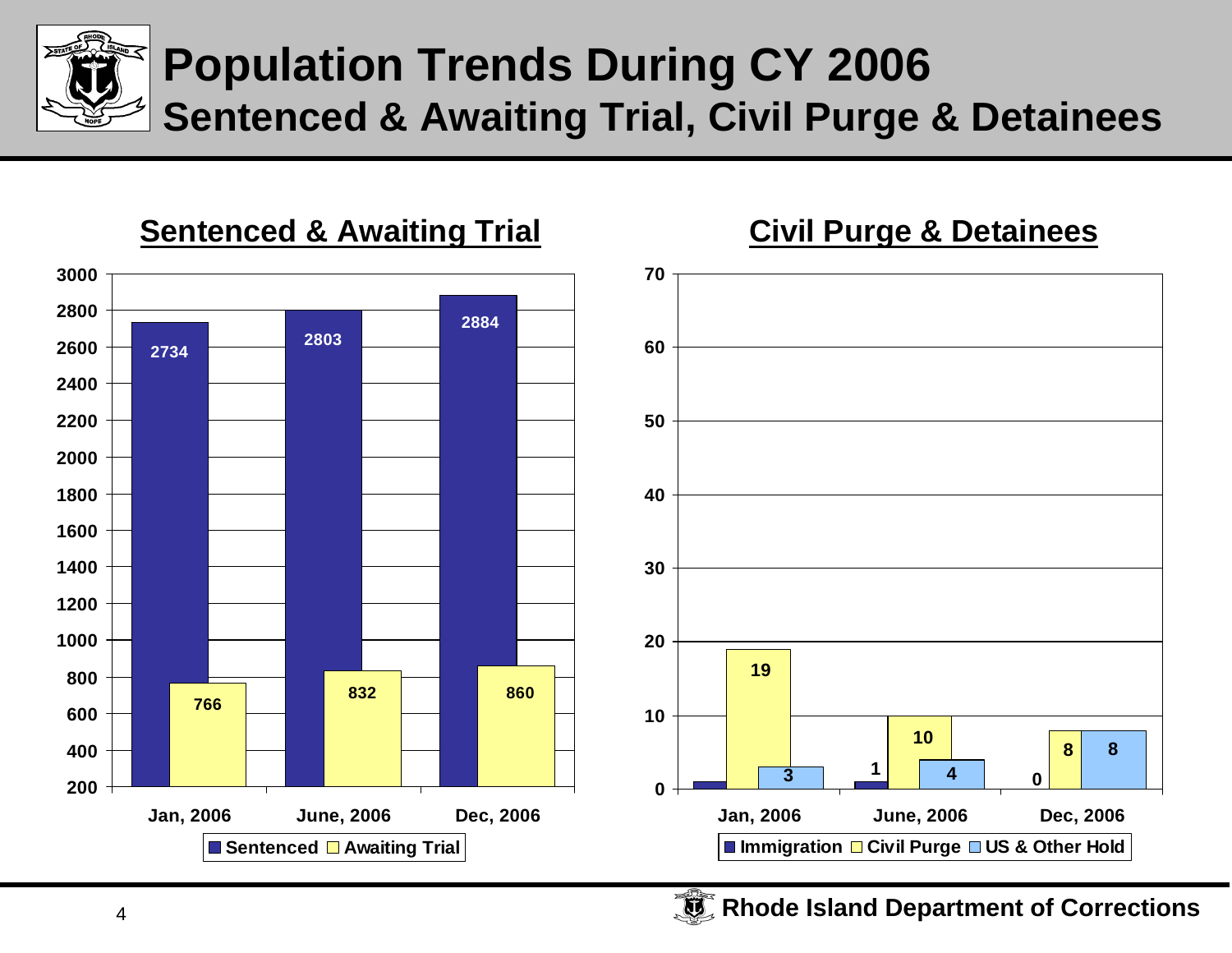

## **Average Monthly Population CY 2006 by Status – Pretrial or Sentenced**

**The RI Sentenced population increased by 5.05% during CY06.**

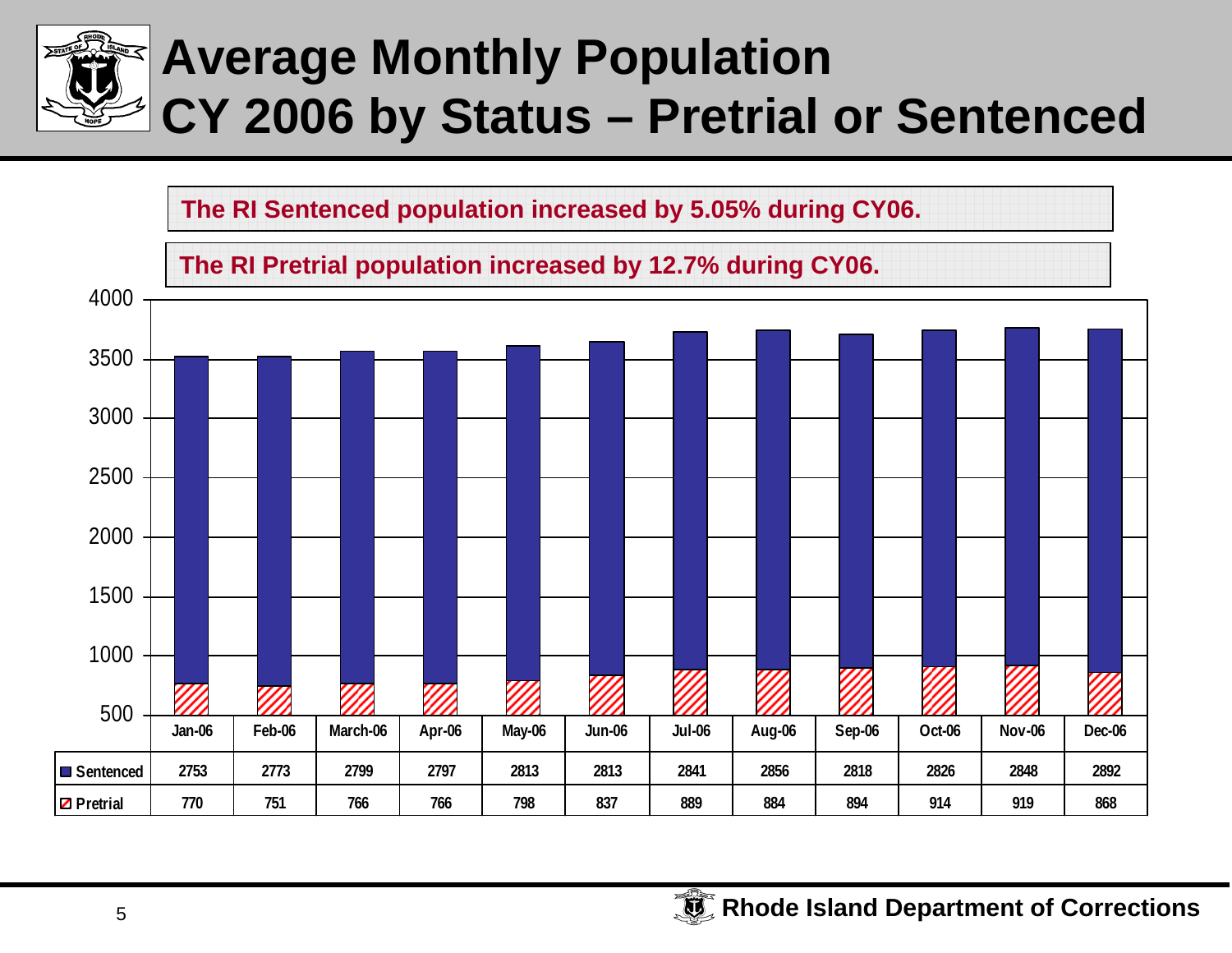

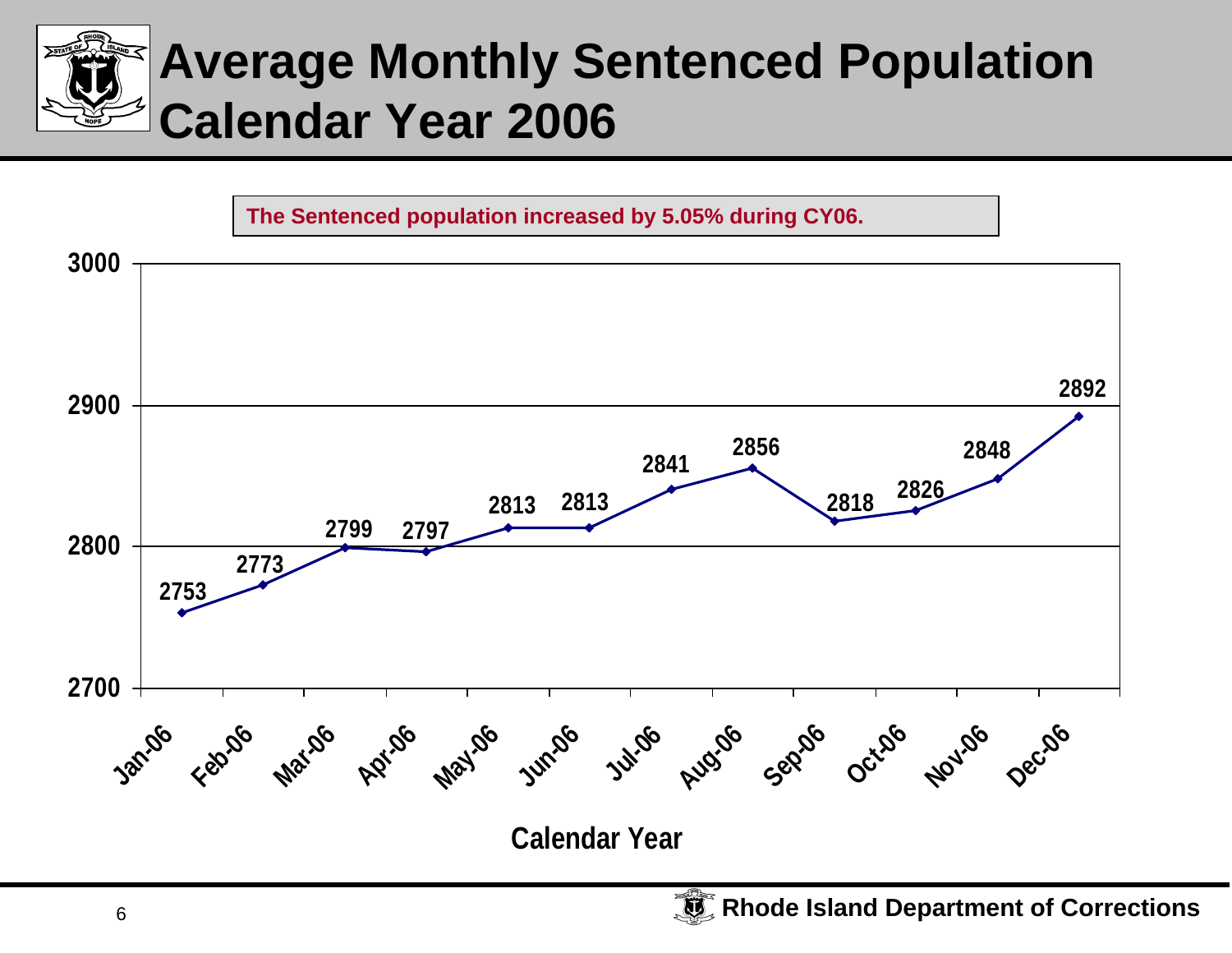## **Average Monthly Awaiting Trial Population Calendar Year 2006**



**Calendar Year**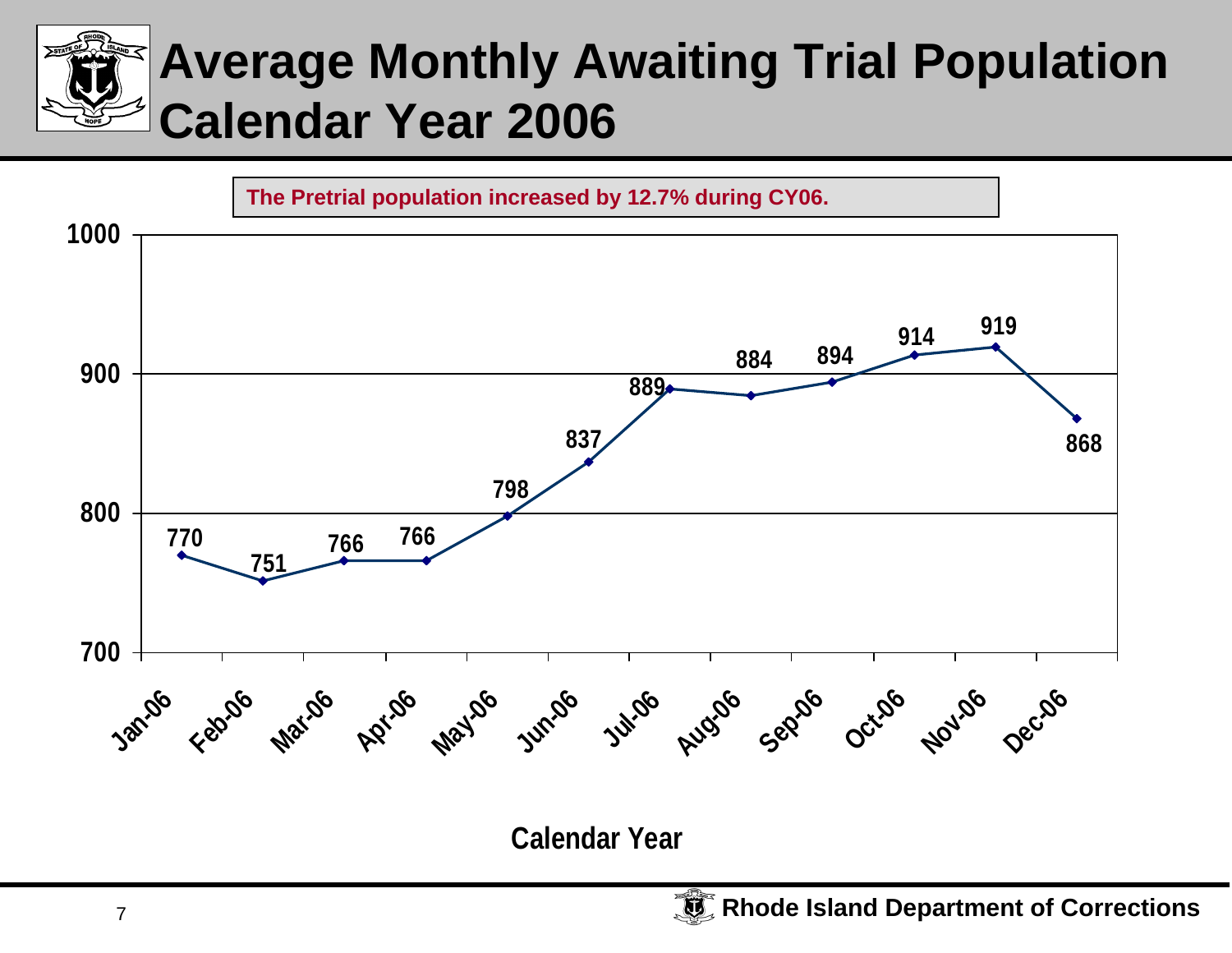

#### **Intake Service Center (ISC) Average Monthly Population CY 2006 by Status – Pretrial or Sentenced**

**The RI Sentenced population at the ISC decreased by 15.4% during CY06.**

**The RI Pretrial population at the ISC increased by 12.8% during CY06.**

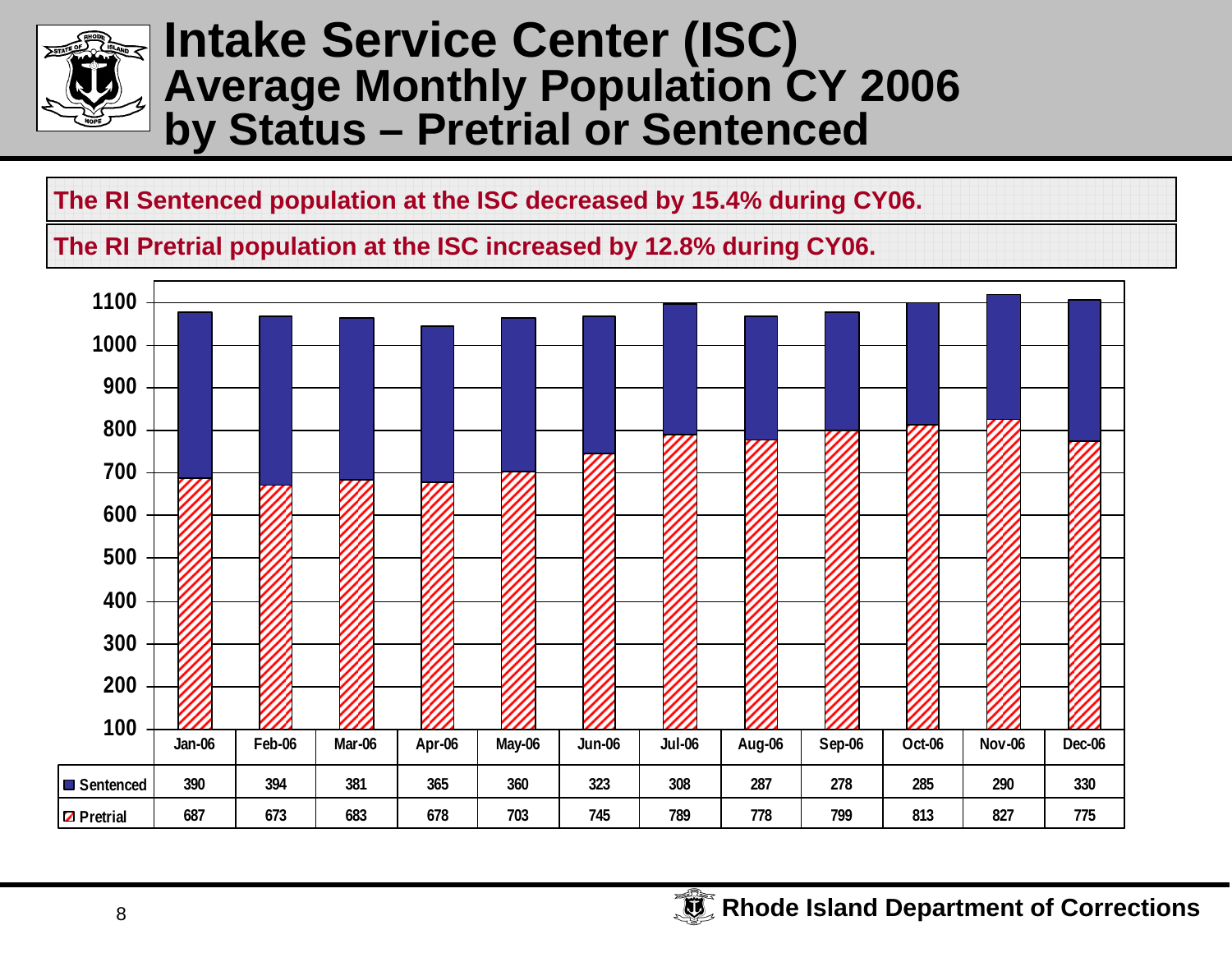

### **RIDOC Total Commitments CY 1994 – 2006**

| <b>Calendar Year</b> | # Commitments | +/- Change |
|----------------------|---------------|------------|
| 1994                 | 13,113        |            |
| 1995                 | 14,417        | 9.9%       |
| 1996                 | 14,820        | 2.8%       |
| 1997                 | 15,672        | 5.7%       |
| 1998                 | 16,526        | 5.4%       |
| 1999                 | 15,828        | $-4.2%$    |
| 2000                 | 16,389        | 3.5%       |
| 2001                 | 16,892        | 3.1%       |
| 2002                 | 17,487        | 3.5%       |
| 2003                 | 18,026        | 3.08%      |
| 2004                 | 17,497        | $-2.93%$   |
| 2005                 | 17,682        | 1.05%      |
| 2006                 | 19,287        | 9.08%      |

**All figures include INS detainees, where applicable**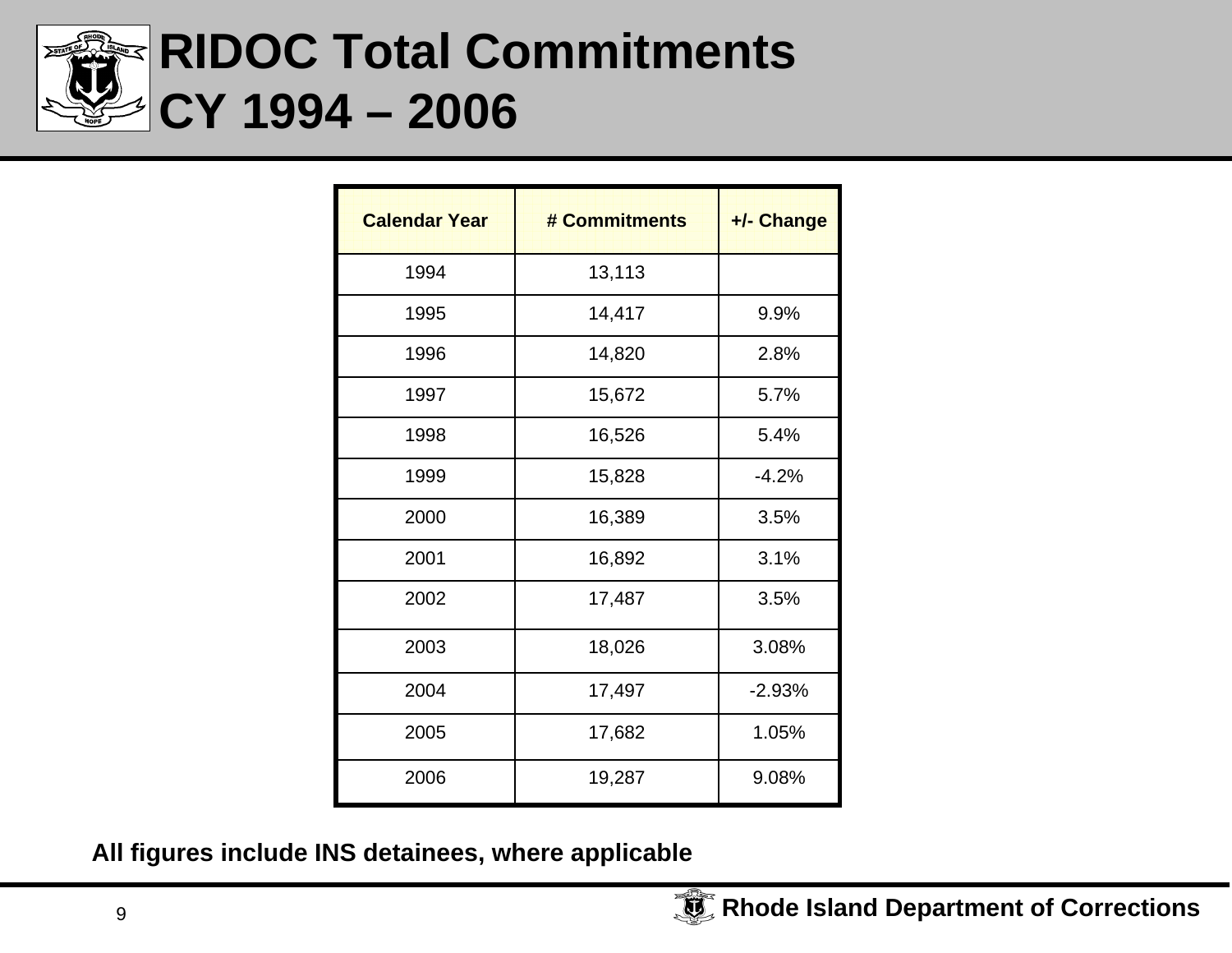

#### **Population vs. Operational & Federal Capacity December 2006**



**Total Average Population for December 2006 = 3760**

**96.6% of Operational Capacity (3892) and 92% of Federal Capacity (4085)**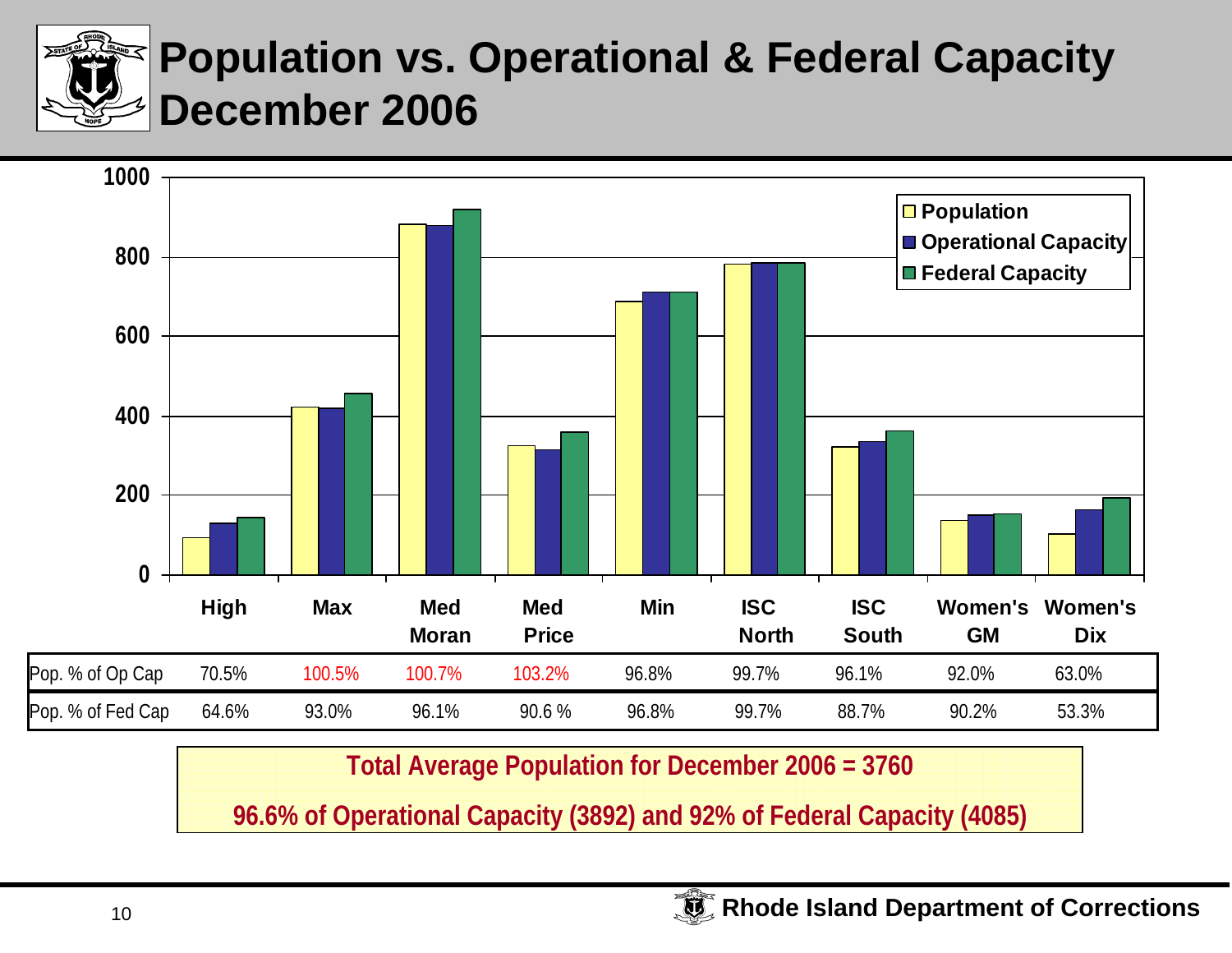

### **Average Total Probation & Parole Population CY 1996 to CY 2006**



\*Total population includes active and suspended supervision cases.

As of December 31, 2006, there were 20,520 RI offenders under the supervision of Adult Probation & Parole living on the streets of RI.

The remaining 6,504 offenders are: - currently incarcerated (2065) - being supervised by another State (1111)

- -
- 
- 
- 
- 
- residing in another State (1882)<br>- 458 out of state offenders being supervised in RI rearcled to immigration or other jurisdiction (34)<br>- another 187 offenders for whom a residential location was unable to be determined.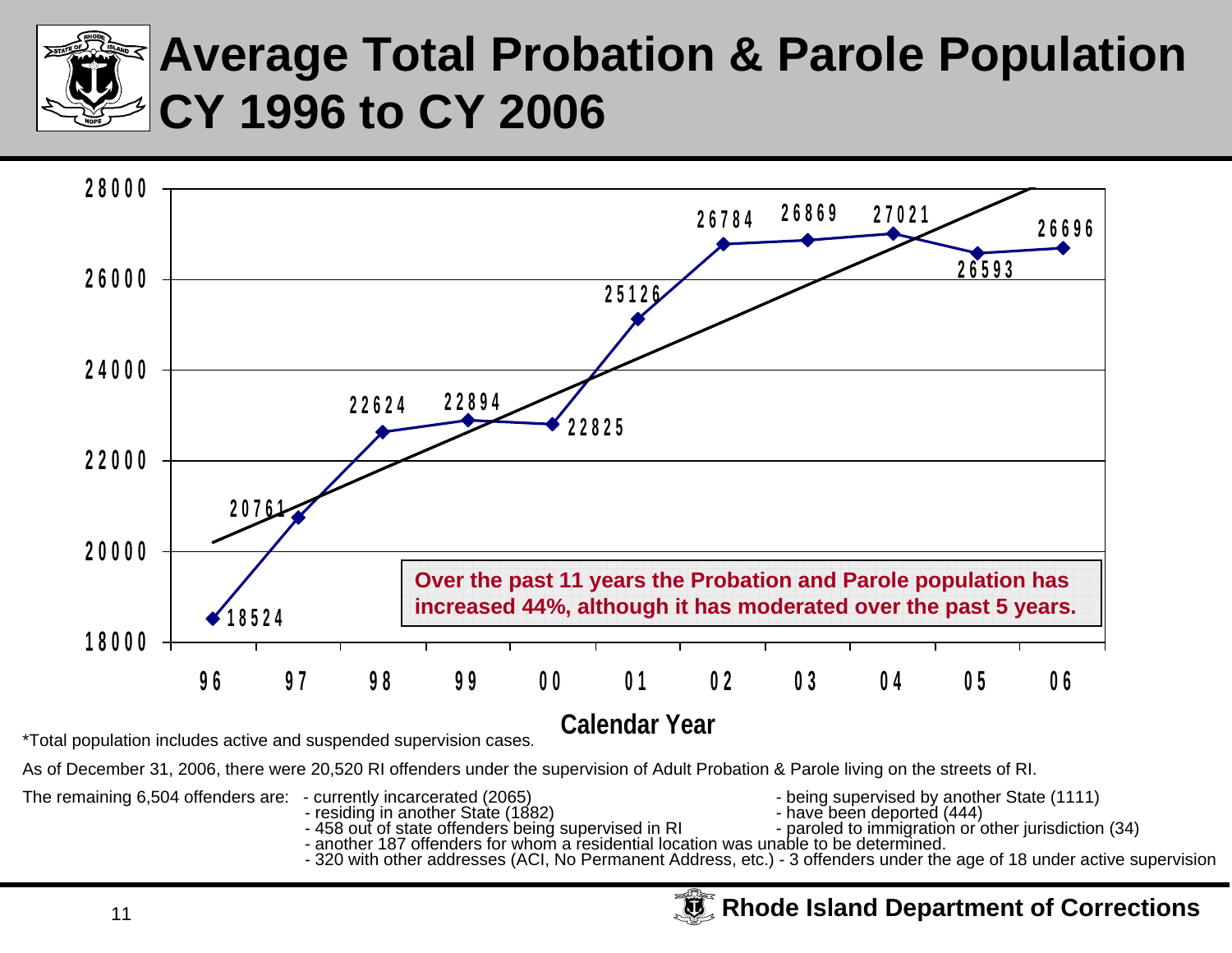

## **How does the RI Probation & Parole Population compare?**



**RI ranks 2n<sup>d</sup> in the nation and 2n<sup>d</sup> in the Northeast in the number of probationers per 100,000 adult residents. Massachusetts ranks 1st in the Northeast with 3350 probationers per 100,000 adult residents.** 

*Data provided by Bureau of Justice Statistics Bulletin: "Probation and Parole in the United States, 2005"*



**In 2002 (most recent year for which there is national data available), RI had more than 2 times the national average caseload size.** 

**\*Due in part to administratively banking cases, RI's active supervision caseload size has decreased 21% from 2002 to 2006.**

*Data provided by Criminal Justice Institute: "Corrections Yearbook , 2002"*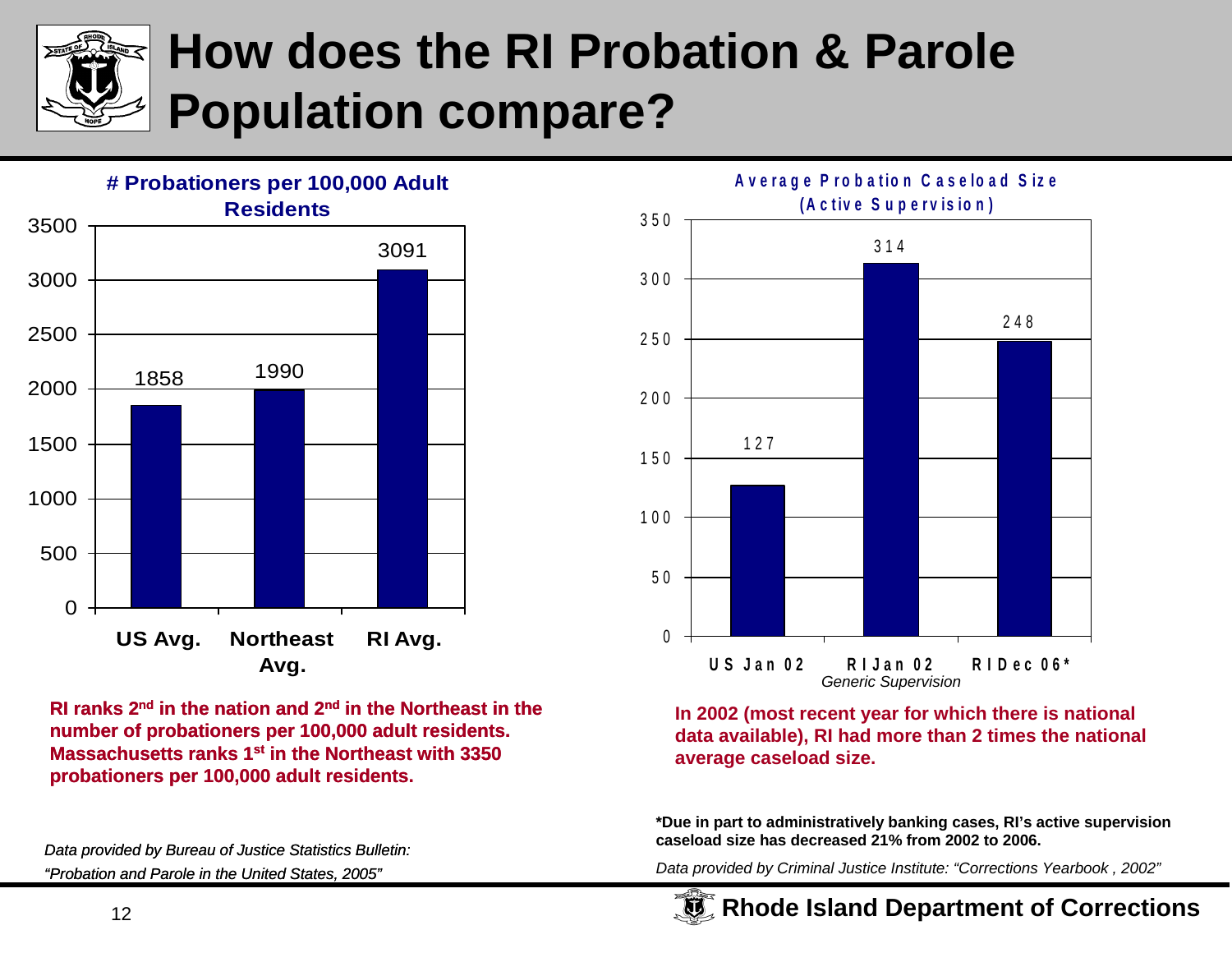

#### **Number of Offenders on Community Supervision per Square Mile as of December 31, 2006**

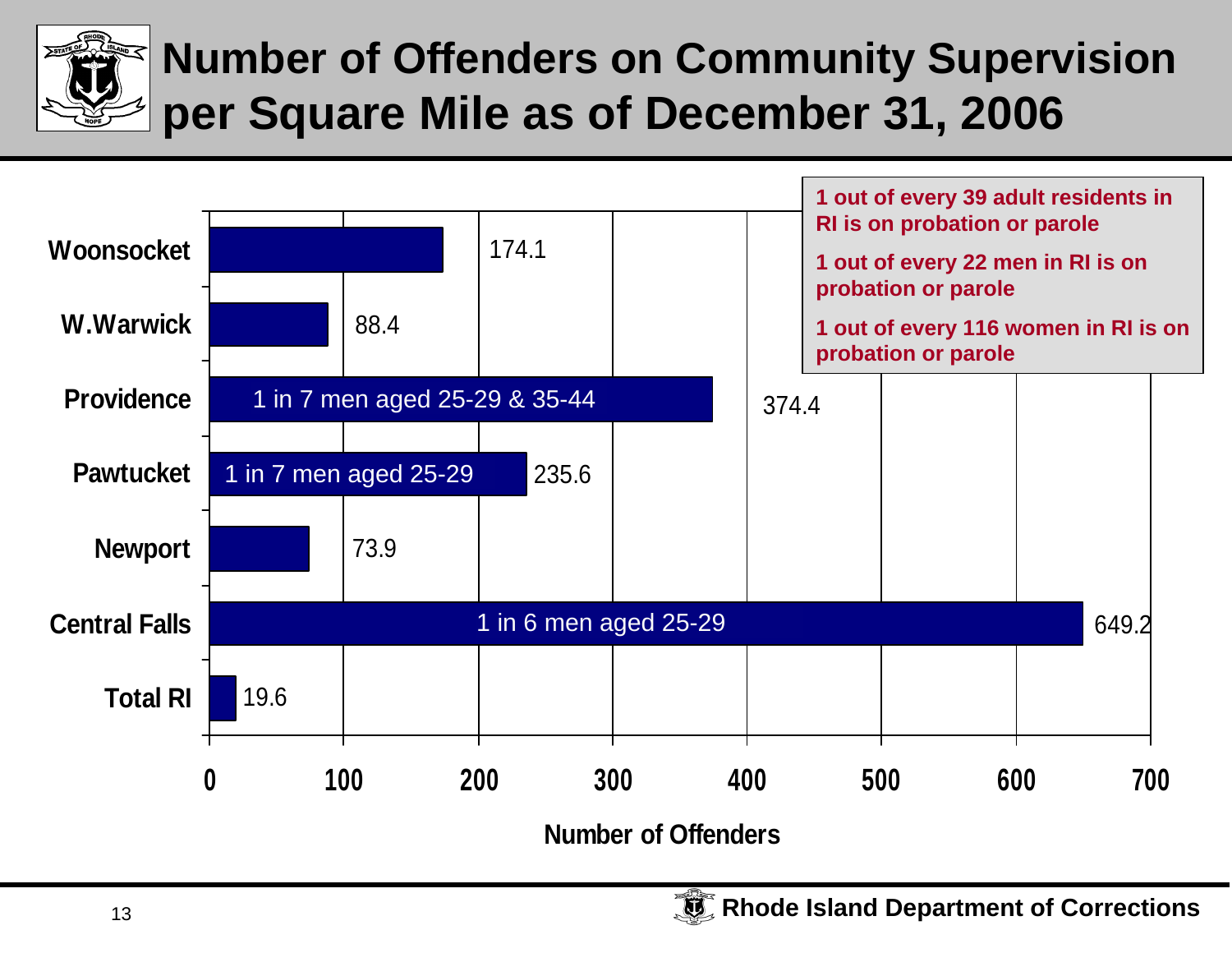



**Calendar Year**